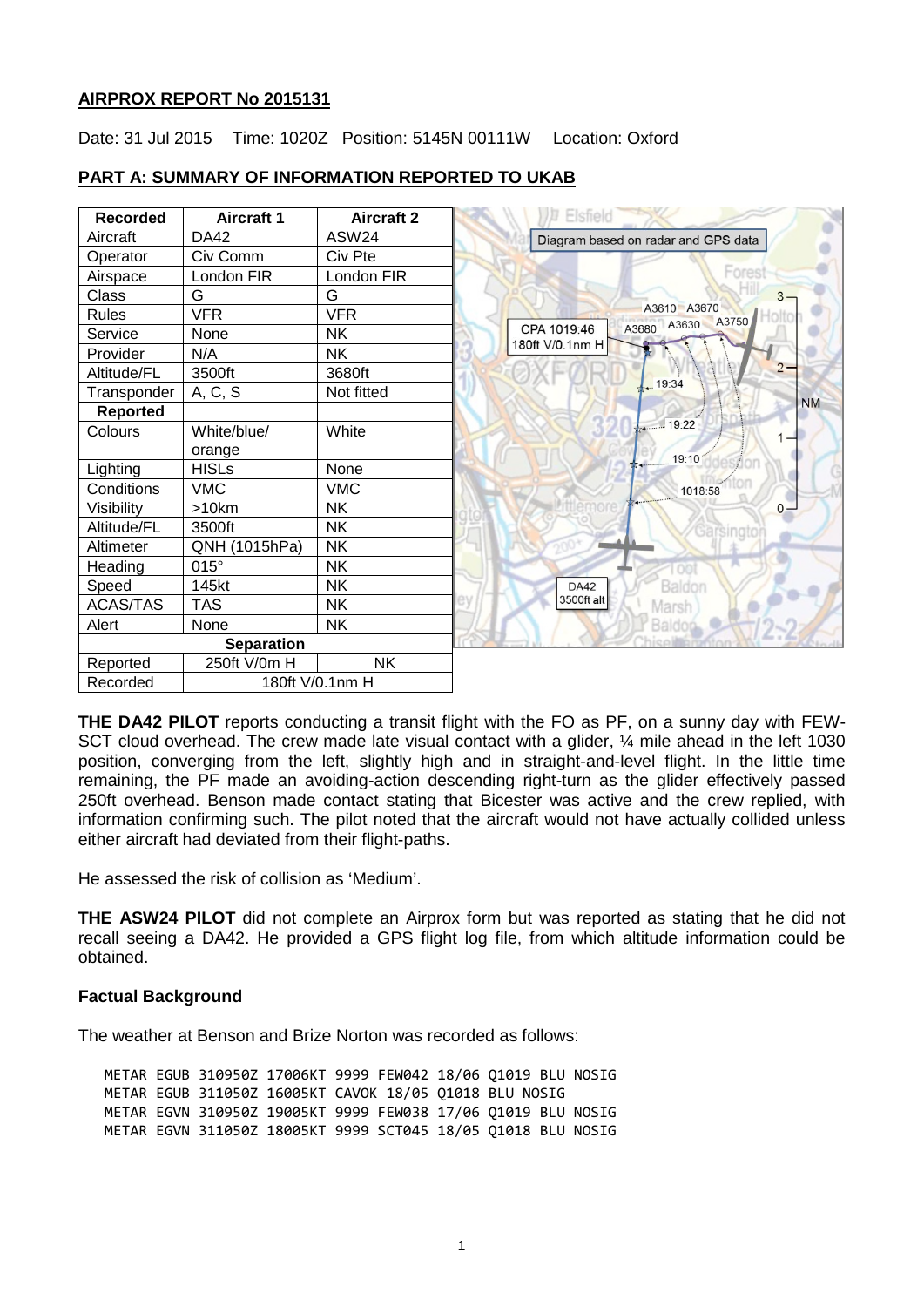A transcript of the Benson Zone frequency is shown below:

| <b>From</b>    | To          | <b>Speech Transcription</b>                                                                                                                                                                                       | <b>Time</b> |
|----------------|-------------|-------------------------------------------------------------------------------------------------------------------------------------------------------------------------------------------------------------------|-------------|
| Zone           | <b>DA42</b> | [DA42 C/S] are you planning on going on route with Brize or<br>Farnborough North?                                                                                                                                 | 10:15:00    |
| <b>DA42</b>    | Zone        | Err Brize please, [DA42 C/S]                                                                                                                                                                                      | 10:15:06    |
| Other          | Zone        | Benson Zone good morning, [Other C/S] is with you outbound V F R<br>towards urm, um, Bagshot Mast for, um, Brighton, currently passing one<br>thousand one hundred feet, one zero one nine, request Basic Service | 10:15:11    |
| Zone           | Other       | [Other C/S] Benson Zone VFR departure approved Basic Service                                                                                                                                                      | 10:15:23    |
| Other          | Zone        | Basic Service [Other C/S]                                                                                                                                                                                         | 10:15:28    |
| Zone           | <b>DA42</b> | [DA42 C/S] just confirm your POB                                                                                                                                                                                  | 10:15:40    |
| <b>DA42</b>    | Zone        | Three POB                                                                                                                                                                                                         | 10:15:43    |
| Zone           | <b>DA42</b> | [DA42 C/S] traffic right two o'clock three miles manoeuvring indicating<br>two thousand seven hundred feet above                                                                                                  | 10:16:57    |
| <b>DA42</b>    | Zone        | [DA42 C/S] looking                                                                                                                                                                                                | 10:17:07    |
| Zone           | <b>DA42</b> | [DA42 C/S] traffic right one o'clock six miles opposite direction no height<br>information                                                                                                                        | 10:17:31    |
| <b>DA42</b>    | Zone        | [DA42 C/S] thanks                                                                                                                                                                                                 | 10:17:37    |
| <b>Unknown</b> | Zone        | Benson Zone [partial C/S], Basic Service, MATZ penetration                                                                                                                                                        | 10:17:56    |
| Zone           | Unknown     | Station calling Benson Zone standby                                                                                                                                                                               | 10:18:00    |
| Zone           | DA42        | [DA42 C/S] squawk three seven one two                                                                                                                                                                             | 10:18:10    |
| <b>DA42</b>    | Zone        | Three seven one two [DA42 C/S]                                                                                                                                                                                    | 10:18:13    |
| Zone           | <b>DA42</b> | [DA42 C/S] contact Brize Radar one two four decimal two seven five                                                                                                                                                | 10:18:43    |
| <b>DA42</b>    | Zone        | Brize Radar one two four two seven five, thanks for your help, bye bye                                                                                                                                            | 10:18:47    |

#### **Analysis and Investigation**

### **Military ATM**

The incident occurred on 31 Jul 15 at 1020, 5nm north of RAF Benson. The Airprox was between a DA42 and a glider; the DA42 was on handover between RAF Benson and RAF Brize Norton requesting a Traffic Service. The Radar Analysis Cell captured the incident at 1019:46 with 0.1nm horizontal separation based upon the London QNH of 1020 hPa. At 1016:57, Benson called Traffic Information on a non-Airprox Benson squawk and then provided more information at 1017:31 (Figure 1) as, "*traffic right one o'clock six miles opposite direction, no height information*."



Figure 1: Traffic Information at 1017:21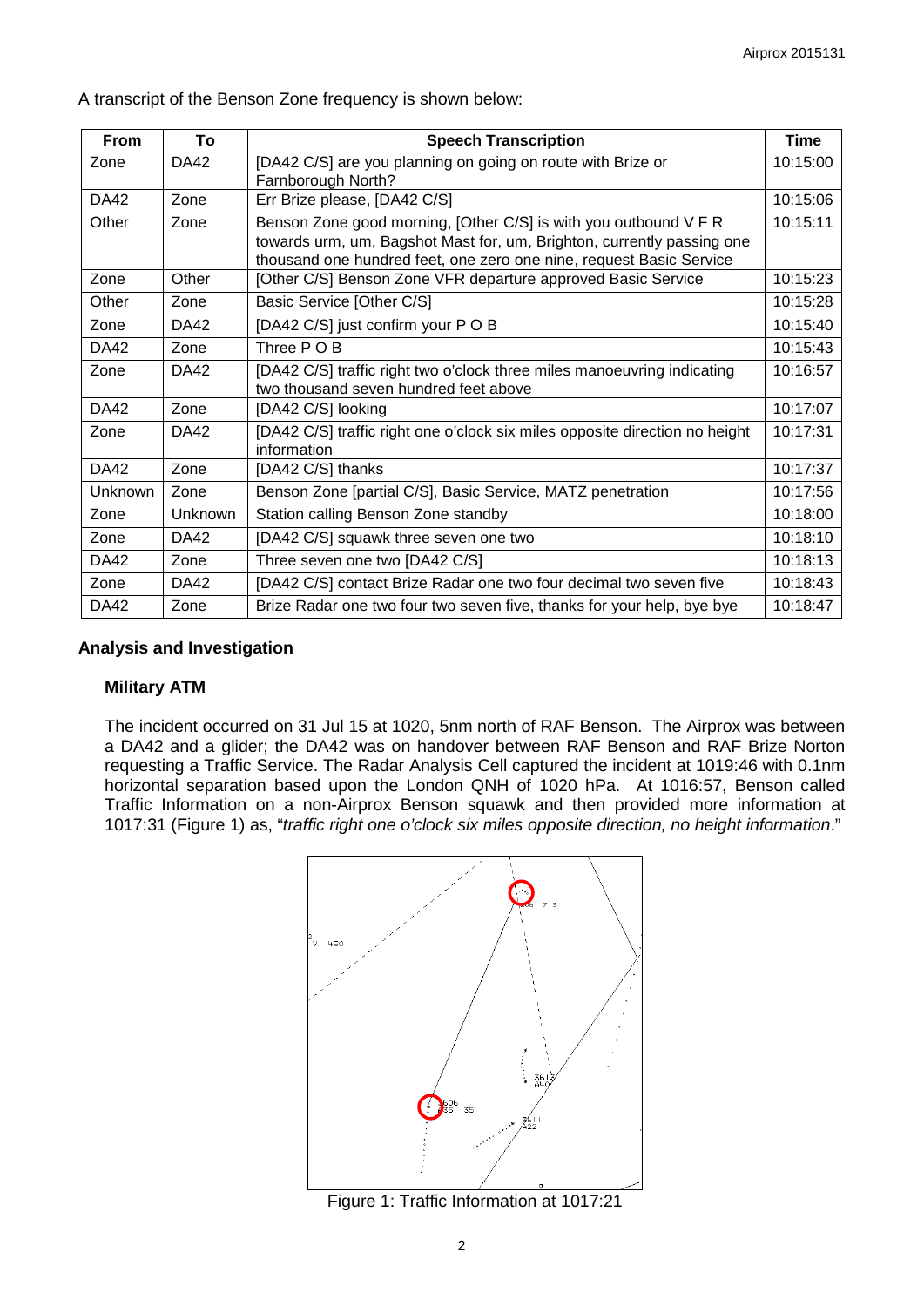At 1018:10, a squawk of 3712 was allocated to the DA42 for a radar handover to Brize and, at 1018:43 (Figure 2); the Brize frequency was passed to the crew, which was acknowledged correctly by the aircrew at 1018:54.



Figure 2: Geometry at 1018:43

The CPA was at 1019:46 (Figure 3), however, the DA42 crew did not contact Brize Radar until 1021:36; they were immediately identified for a Traffic Service.



Figure 3: CPA at 1019:46

Benson ATC passed relevant and timely Traffic Information, as required under the conditions of a Traffic Service and for fulfilling the rules of a radar handover. The DA42 pilot was sent to Brize at 1018:43 but did not call the unit until 1021:36. The Airprox occurred after the Benson Traffic Service had terminated and before the DA42 pilot had agreed a Traffic Service with Brize radar. The delay in contacting Brize meant that the crew could not obtain an update on traffic. The DA42 crew had a TAS, but this did not provide information on the non-transponding glider. The crew became visual at a reported range of 0.25nm and, as the respective aircraft were not on a collision course, no avoiding action was taken.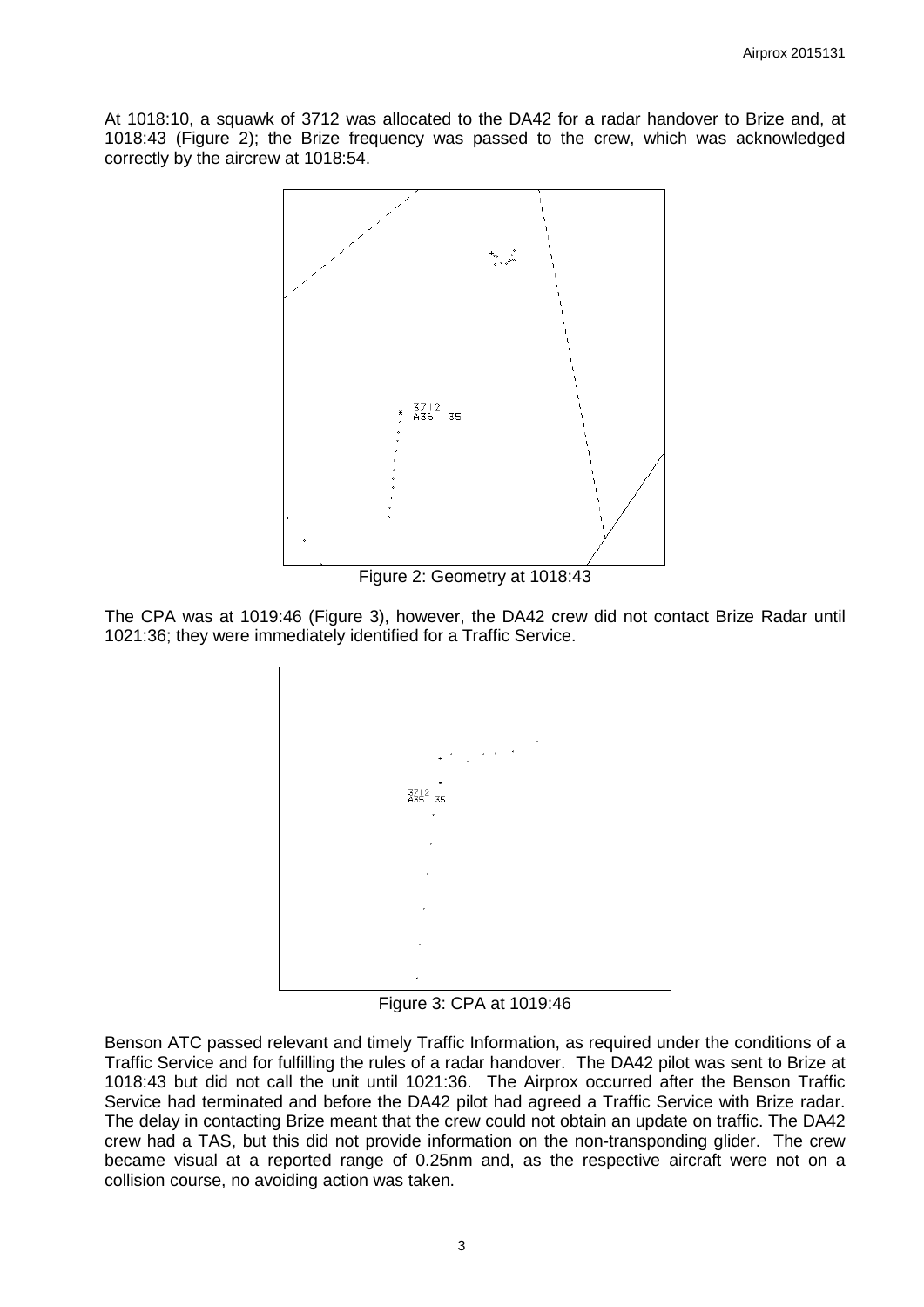#### **UKAB Secretariat**

The DA42 and ASW24 pilots shared an equal responsibility for collision avoidance and not to operate in such proximity to other aircraft as to create a collision hazard<sup>[1](#page-3-0)</sup>. The incident geometry was converging and the DA4[2](#page-3-1) pilot was required to give way to the glider<sup>2</sup>. The pilot stated that the report had been delayed 'due to company procedures'. In subsequent discussion with an Airprox Inspector, it was established that a recently installed electronic reporting system had had no facility for remote access and that the pilot had not been able to file until his return from a remote location. It was also established that the system had now been modified to accept reports filed from remote locations.

#### **Summary**

An Airprox was reported when a DA42 and an ASW24 flew into proximity at 1020 on Friday 31<sup>st</sup> July 2015. Both pilots were operating under VFR in VMC; neither were in receipt of an Air Traffic Service.

### **PART B: SUMMARY OF THE BOARD'S DISCUSSIONS**

Information available consisted of a report from the DA42 pilot and a reported quote from the glider pilot, a transcript of the relevant RT frequency, radar photographs/video recordings and a report from the appropriate ATC authority.

Members quickly agreed that both pilots had been operating in Class G and that the ASW24 pilot had either not seen the DA42 or had been unconcerned by its proximity. Given the 180ft vertical separation, members agreed that it was likely the former, although members with gliding experience noted he would most likely have heard the DA42 pass close by. The DA42 pilot's description of the glider passing from left to right also caused doubt to be cast on the radar tracks shown, but members were informed that an inaccurate initial reported time of occurrence had resulted in extensive examination of radar recordings and that the depicted interaction was the only identified confliction. Members were satisfied that subsequent confirmation of the revised time of occurrence by the DA42 pilot, and altitude and track information from the glider pilot's GPS flight logger, made the depicted confliction the most likely Airprox.

The DA42 pilot was required to give way to the ASW24 but had not seen it until at close range. The DA42 pilot was able to assess that the aircraft would not collide but the separation was such that he reasonably took action to increase separation by turning to the right and descending. Members speculated that, in the short time available, he may have mis-perceived the glider's aspect and hence recalled that it was crossing from left-to-right when it was shown as right-to-left on the radar recordings and GPS track. The DA42 pilot had reported that Benson had informed them that Bicester was active. Members noted that the radio transcript indicated otherwise and that the Benson controller had in fact provided them with Traffic Information on the conflicting glider before handing them over to Brize Radar. A military ATC member noted that the DA42 crew had been handed over one minute before CPA, and that the Brize Radar controller had promptly provided them with a Traffic Service once contact had been made, but that this was almost 2 minutes after CPA. Members agreed that earlier contact with Brize Radar could well have afforded additional Traffic Information on the converging glider track.

Turning to the cause and risk, members agreed that it was the pilots' responsibility to see-and-avoid in Class G airspace, and that the Airprox had been caused by the late sighting by the DA42 pilot and the non-sighting by the ASW24 pilot. Although the separation was closer than desirable, the Board agreed that effective action had been taken to prevent the aircraft colliding.

Members noted that considerable effort had been expended whilst attempting to ascertain the Airprox position and likely other party due to the inaccurate reported time of occurrence and that Airprox

l

<span id="page-3-0"></span><sup>1</sup> SERA.3205 Proximity.

<span id="page-3-1"></span><sup>2</sup> SERA.3210 Right-of-way (c) (2) Converging.